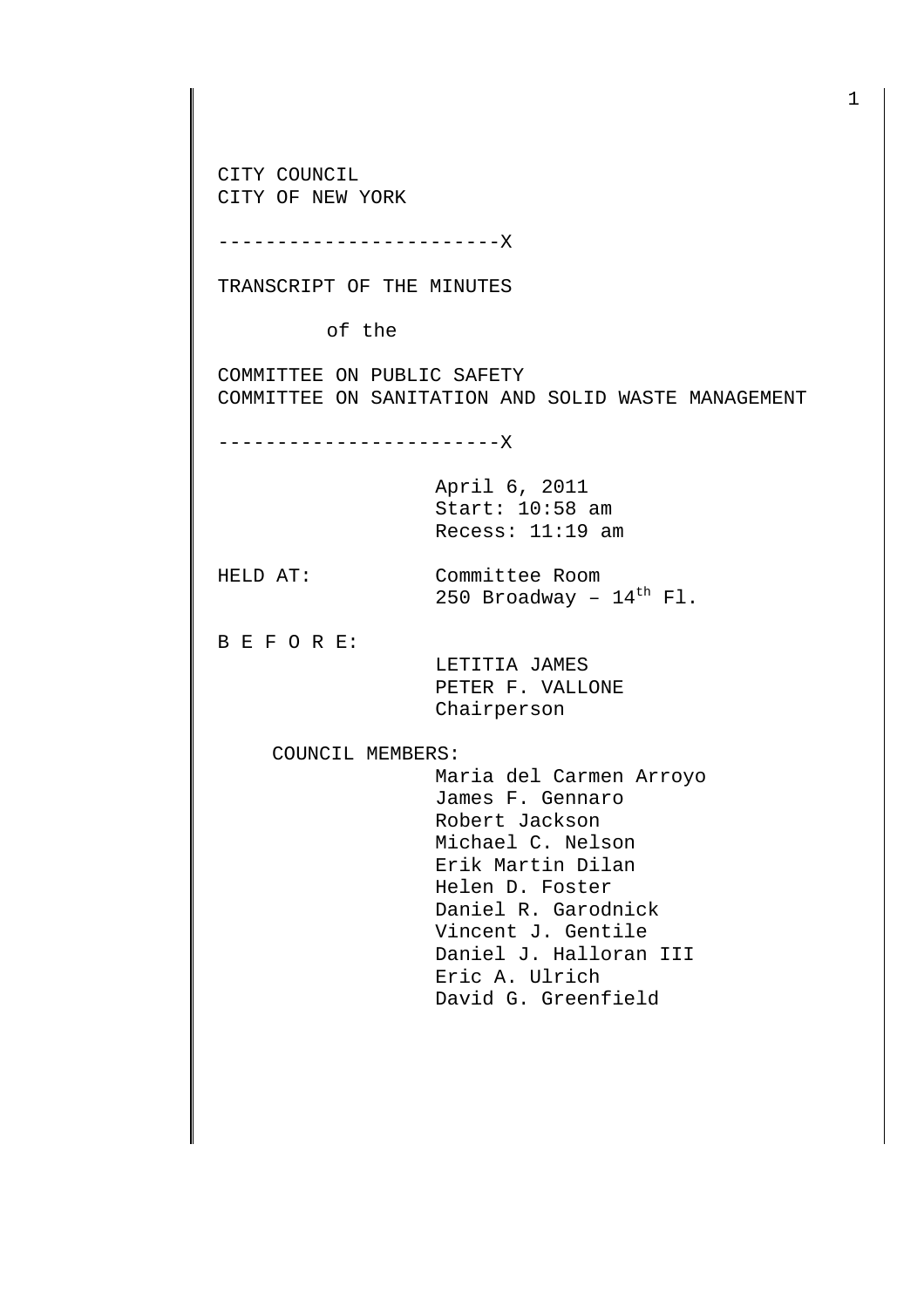| $\mathbf 1$ | 2<br>COMMITTEES ON PUBLIC SAFETY AND SANITATION    |
|-------------|----------------------------------------------------|
| 2           | CHAIRPERSON JAMES: Good morning                    |
| 3           | and welcome to this joint hearing of the           |
| 4           | Committees on Sanitation and Solid Waste           |
| 5           | Management and Public Safety. I am Letitia James,  |
| 6           | Chair of the Sanitation Committee. Today we will   |
| 7           | be voting on a series of bills comprising the      |
| 8           | Council's legislative response to the City's       |
| 9           | flawed handling of the December blizzard, which    |
| 10          | seems months ago. These bills are the result of a  |
| 11          | long and thorough process undertaken by these two  |
| 12          | Committees in conjunction with the Committees on   |
| 13          | Transportation, Fire and Criminal Justice and      |
| 14          | Oversight and Investigations. I thank the Chairs   |
| 15          | of each of these Committees, Council Members       |
| 16          | Vacca, Crowley and Williams and the Speaker for    |
| 17          | her leadership. In all we held some eight          |
| 18          | different oversight hearings, six of which were    |
| 19          | borough specific to allow us to learn about what   |
| 20          | transpired during the blizzard and to learn from   |
| 21          | residents directly. Every single Council Member    |
| 22          | attended at least one of those hearings.<br>This   |
| 23          | process which started literally the day of the     |
| 24          | storm, December 26, concludes today, culminating a |
| 25          | series of bills that will ensure that our city is  |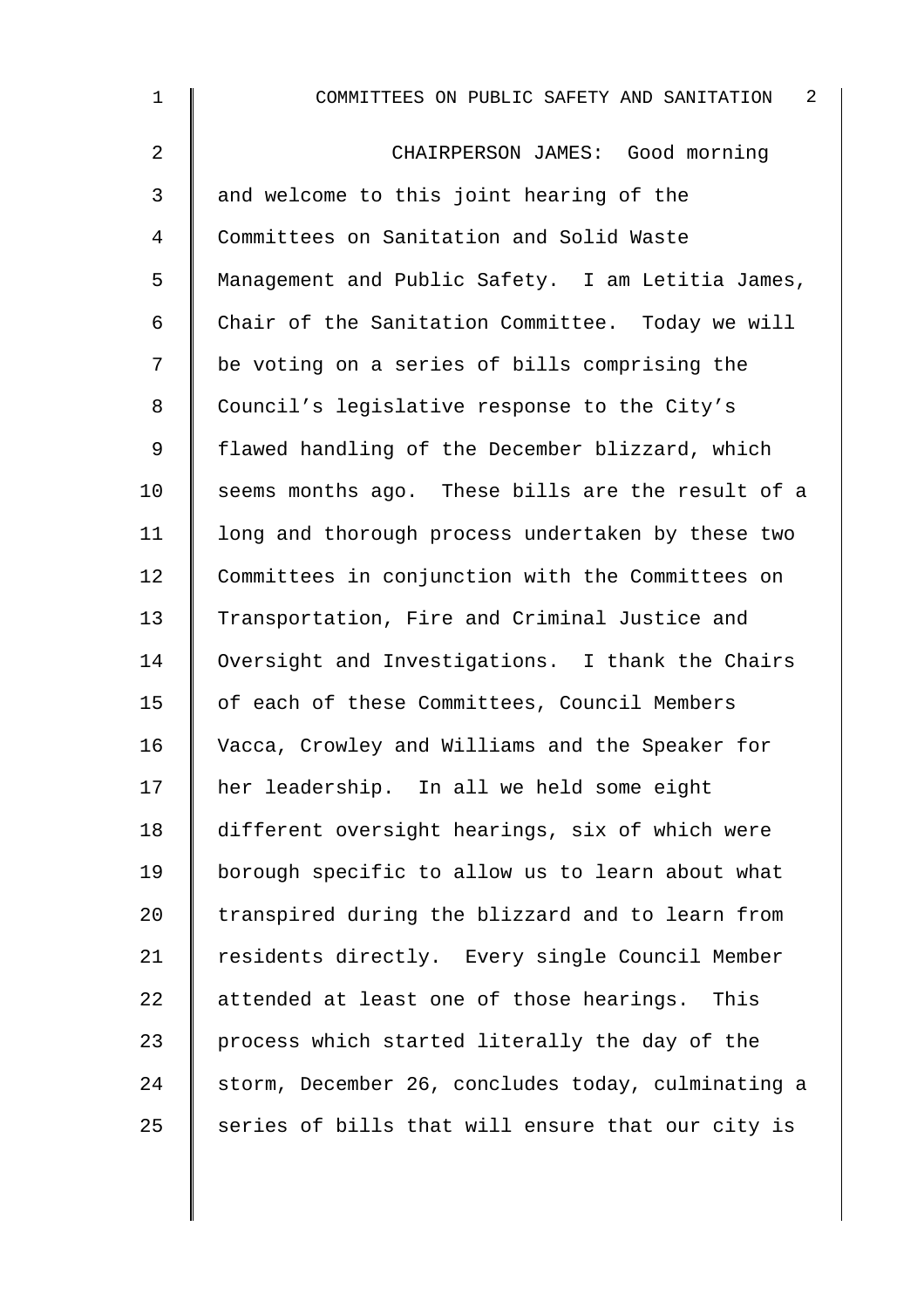| $\mathbf 1$    | $\mathbf{3}$<br>COMMITTEES ON PUBLIC SAFETY AND SANITATION |
|----------------|------------------------------------------------------------|
| $\overline{2}$ | more prepared and responsive to future snow and            |
| 3              | other related emergencies. Today we will be                |
| 4              | voting on six bills and one resolution. Three of           |
| 5              | those bills are in my Committee and three bills            |
| 6              | plus the resolution are in Council Member                  |
| 7              | Vallone's Committee, who is joining us now. I              |
| 8              | will briefly describe the three bills in the               |
| $\mathsf 9$    | Sanitation Committee.                                      |
| 10             | Bill 1, proposed Intro 508-A, I am                         |
| 11             | the sponsor. It would require the Office of                |
| 12             | Emergency Management to annually review the                |
| 13             | previous year's snow response, including                   |
| 14             | identifying all city and state agencies and                |
| 15             | offices involved in snow preparation and response          |
| 16             | and defining the responsibility of each agency or          |
| 17             | office; b) accessing the performance of each such          |
| 18             | agency or office in reviewing interagency                  |
| 19             | coordination; c) listing any snow-related                  |
| 20             | emergency warnings issued by the City; d)                  |
| 21             | establishing an inventory of city and privately            |
| 22             | owned snow management equipment; and e)                    |
| 23             | recommending improvements to city snow preparation         |
| 24             | and response.                                              |
| 25             | The next bill is proposed Intro                            |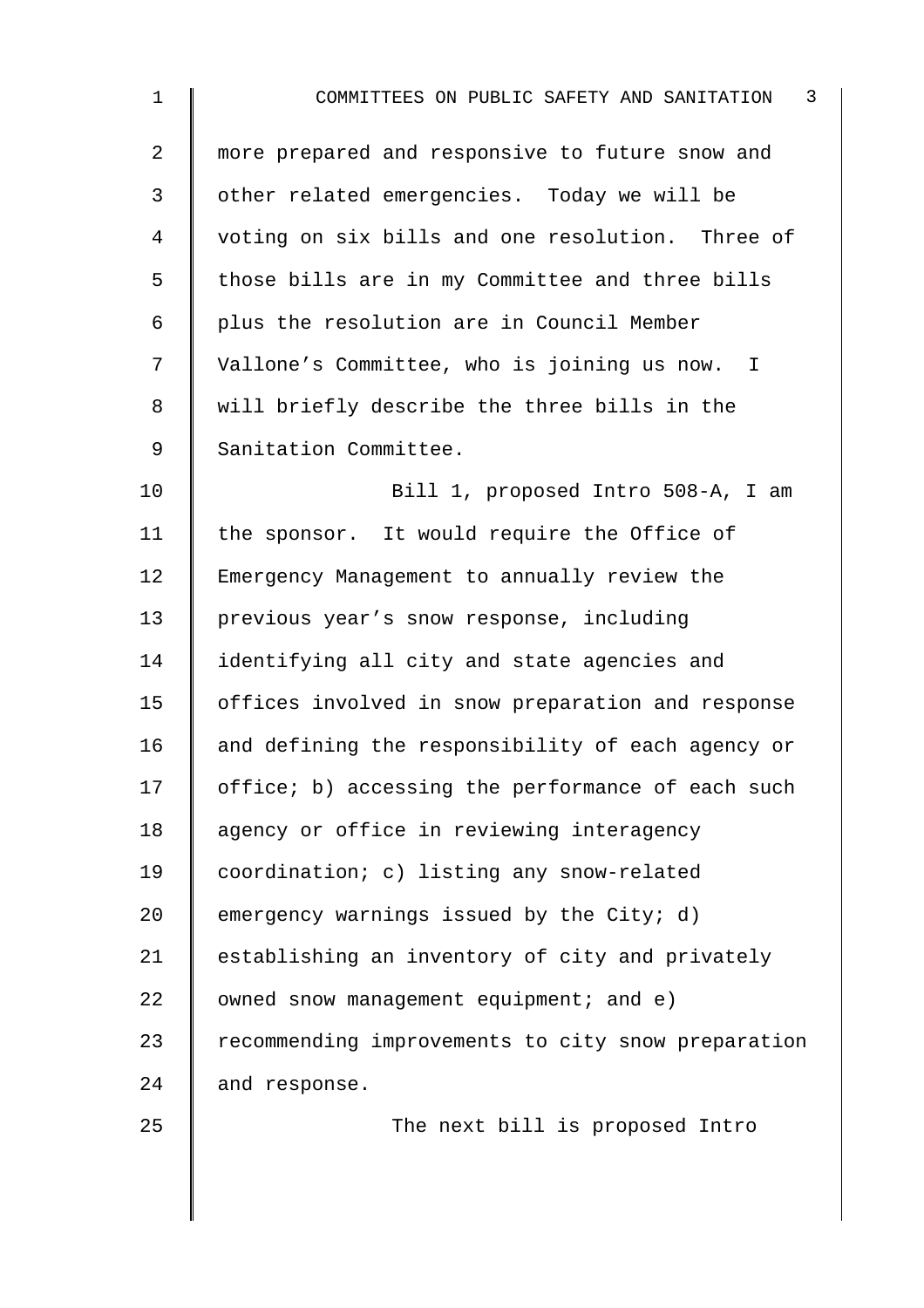| $\mathbf 1$    | $\overline{4}$<br>COMMITTEES ON PUBLIC SAFETY AND SANITATION |
|----------------|--------------------------------------------------------------|
| $\overline{a}$ | 511, sponsored by Council Member Koo, which would            |
| 3              | require the Department of Sanitation to assist               |
| 4              | non-profit and volunteer organizations to                    |
| 5              | establish registries of snow removal volunteers              |
| 6              | and locations where volunteer snow removal is                |
| 7              | needed.                                                      |
| 8              | And the next bill is proposed Intro                          |
| 9              | 517-A, sponsored by Council Member Palma, which              |
| 10             | would require the Department of Sanitation to                |
| 11             | establish borough based snow removal plans that              |
| 12             | would include 1) defining, designating and                   |
| 13             | publishing a breakdown of primary, secondary and             |
| 14             | tertiary streets for snow plowing and making this            |
| 15             | information available online; b) would also                  |
| 16             | improve snow removal at bus stops and curb cuts              |
| 17             | located at primary street intersections; and c)              |
| 18             | improve communication between residents, elected             |
| 19             | officials, on the ground workers and appropriate             |
| 20             | sanitation personnel.                                        |
| 21             | These bills in conjunction with the                          |
| 22             | rest of the bills we are voting on today present             |
| 23             | an important step towards greater transparency,              |
| 24             | improve preparation and enhance communication at             |
| 25             | all levels for future snow events. I urge my                 |
|                |                                                              |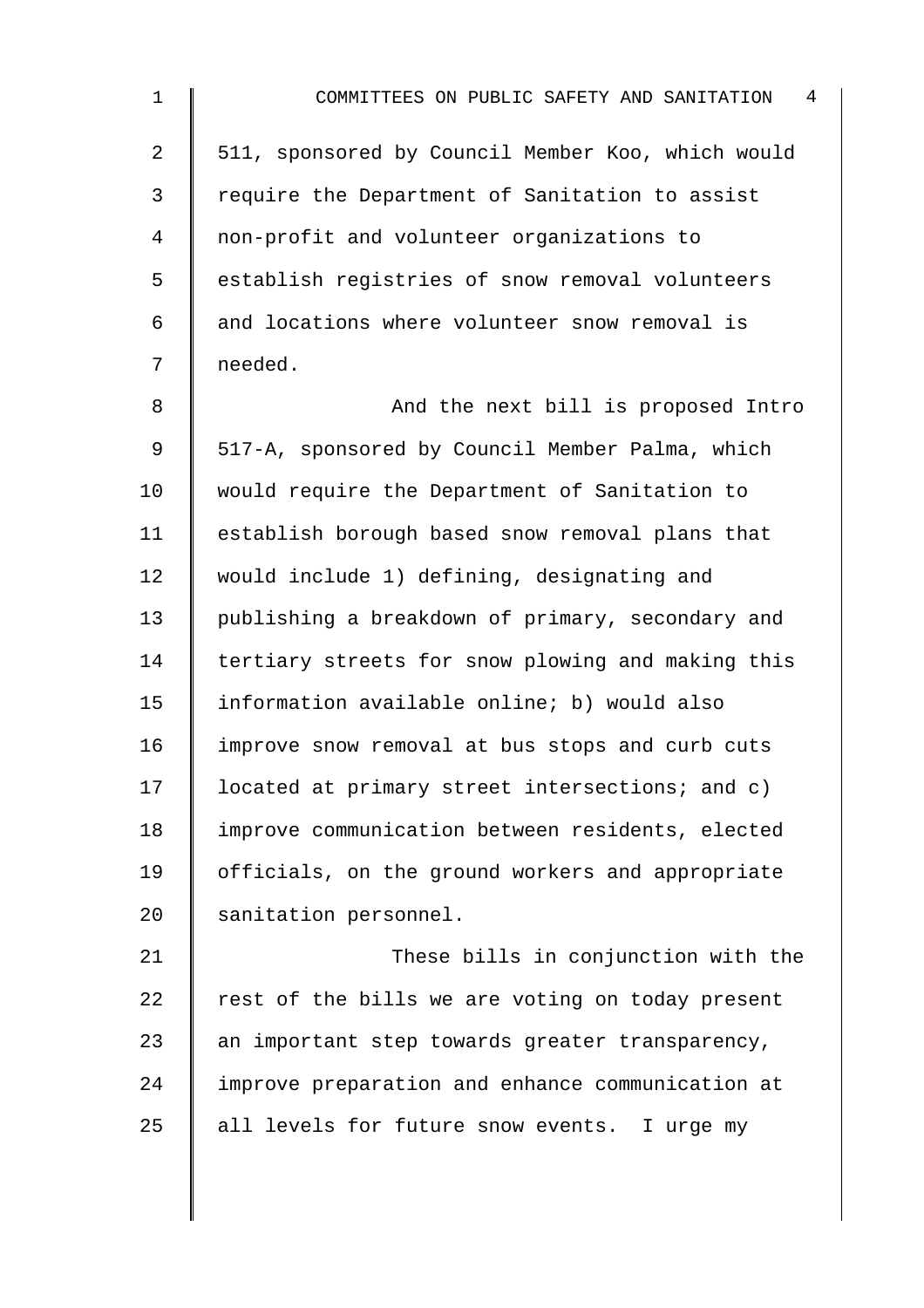| $\mathbf 1$    | COMMITTEES ON PUBLIC SAFETY AND SANITATION 5       |
|----------------|----------------------------------------------------|
| $\overline{2}$ | colleagues to vote yes on all bills, and thank     |
| 3              | everyone involved for their outstanding work on    |
| 4              | this legislative package. We have joined all the   |
| 5              | way to my far right: Council Member Vinny Gentile, |
| 6              | to his left, Council Member Dilan, Council Member  |
| 7              | Carmen del Arroyo from the Bronx, obviously,       |
| 8              | Council Member Vallone, Council Member Garodnick   |
| $\mathsf 9$    | is all the way to my far left, followed by his     |
| 10             | very good friend and pal, Council Member Robert    |
| 11             | Jackson and of course, the Chair of Solid Waste,   |
| 12             | Council Member Gennaro of Queens. Council Member   |
| 13             | Vallone?                                           |
| 14             | CHAIRPERSON VALLONE: Thank you,                    |
| 15             | Public Safety Committee is also called to order    |
| 16             | and we have a quorum on that Committee also and to |
| 17             | briefly mention the bills that are coming out of   |
| 18             | that Committee today as our co-chair said result   |
| 19             | of a long series of hearings and a lot of work by  |
| 20             | staff; proposed Intro 498-A would create weather   |
| 21             | emergency protocols by the Office of Emergency     |
| 22             | Management. One of those things would be to set    |
| 23             | up protocols as to when their emergency center     |
| 24             | would actually open, which as we all know was      |
| 25             | probably the start of the problems we faced during |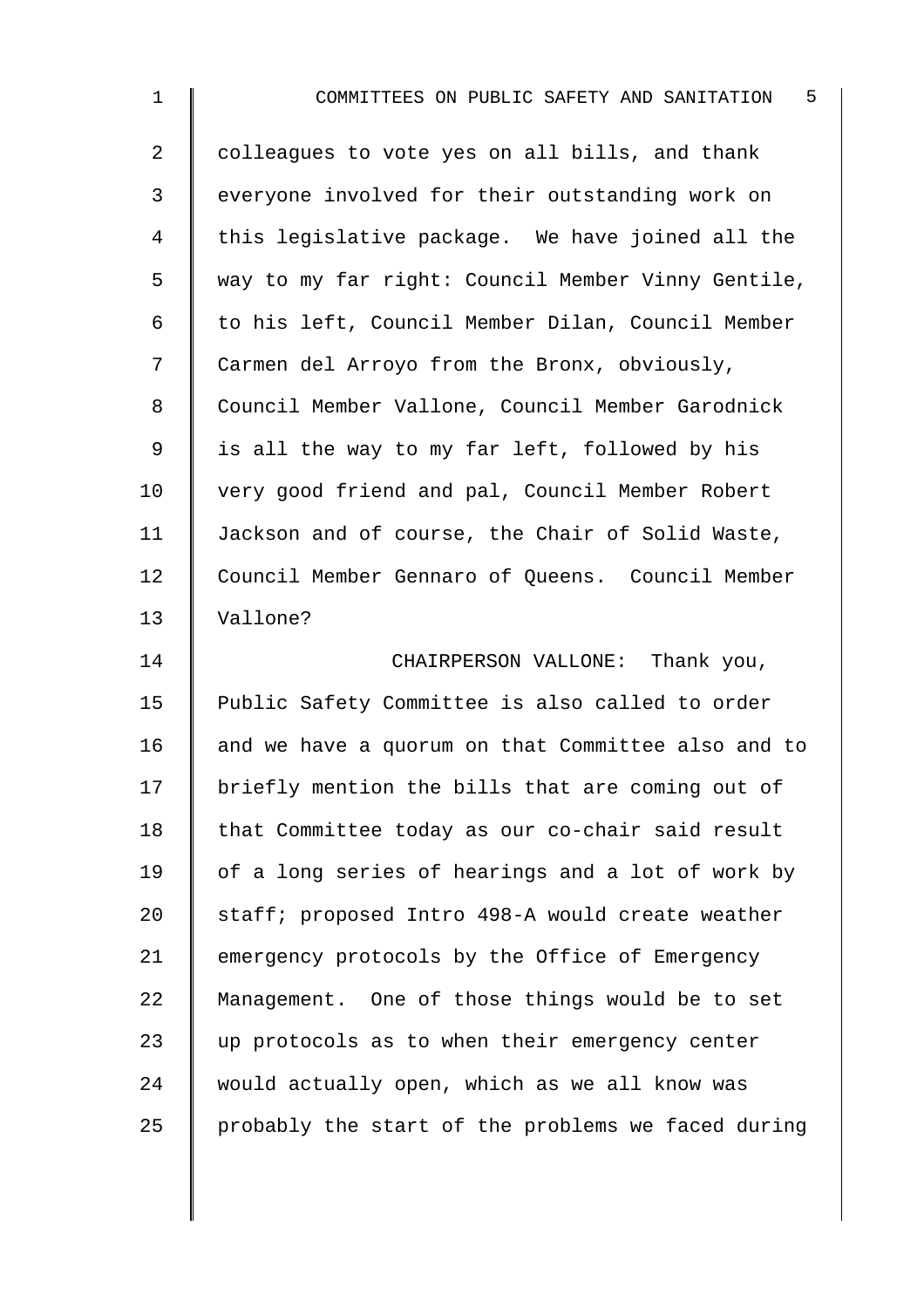1 **||** COMMITTEES ON PUBLIC SAFETY AND SANITATION 6 2 the snowstorm. Proposed Intro 528-A involves 3 improvements to the 311 system. Proposed Intro 4 505-A involves communication of changes to 5 | government services to the public, which would 6 | require the City to notify the public through 7 media about changes to public services, such as 8 garbage collection, parking rules, transportation 9 Services. And Reso 701 is about strengthening our  $10$  | inability to response and call for greater 11 | participation of volunteer and private ambulances. 12 Again these bills, many have been consolidated 13 from bills that we've discussed. Some are still 14 | being negotiated and others are no longer being 15 moved forward, but this is the result of a lot of 16 work by all these committees and these council 17 members and the staff and I'm proud to call a vote 18 | on them today. 19 CHAIRPERSON JAMES: Clerk, can we 20  $\parallel$  call the roll? 21 | CLERK: Kevin Pin, Committee Clerk,  $22$   $\parallel$  roll call in the Committee on Sanitation and Solid 23 Waste Management. Council Member James? 24 CHAIRPERSON JAMES: I vote aye on 25  $|$  all.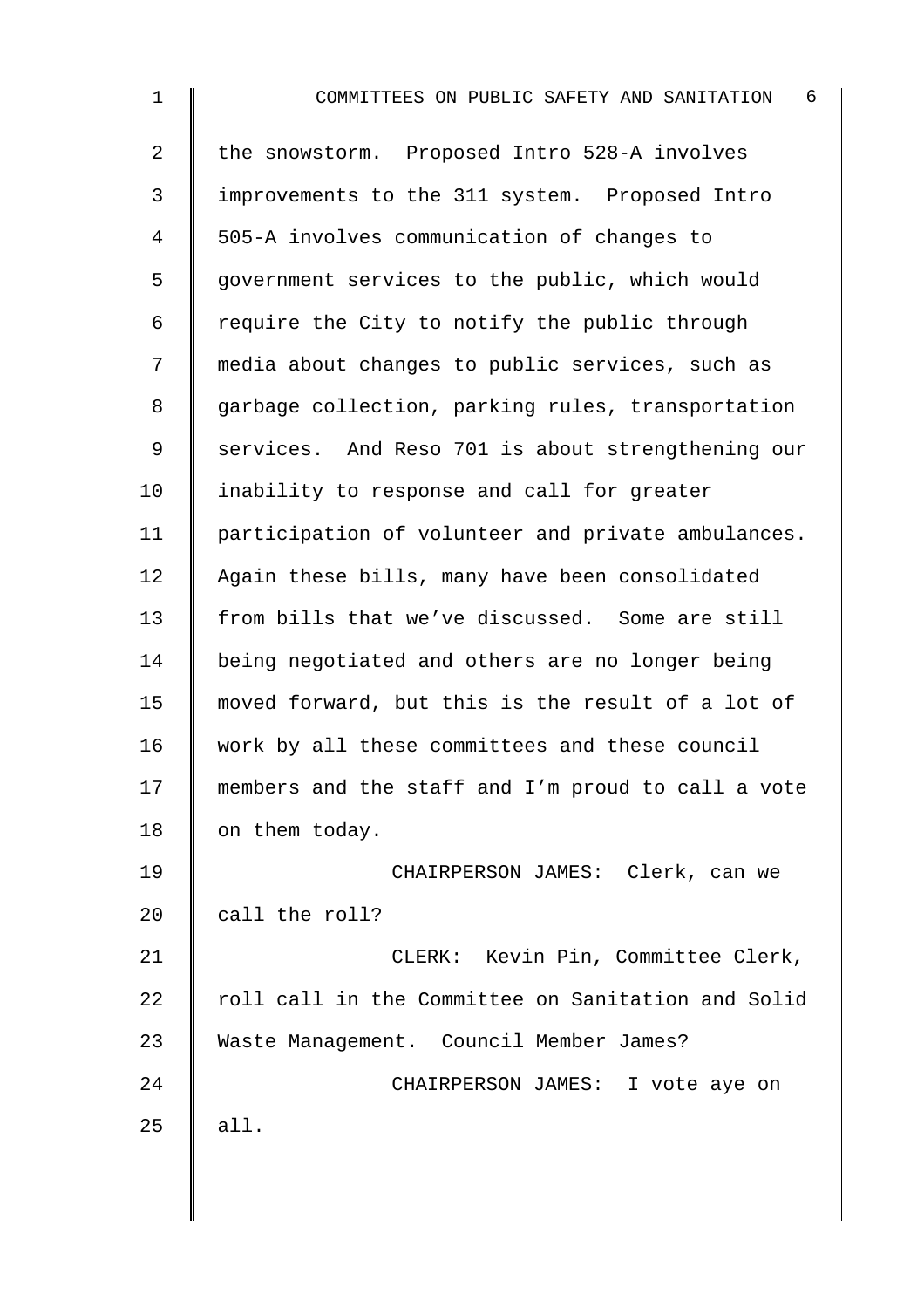| $\mathbf{1}$ | COMMITTEES ON PUBLIC SAFETY AND SANITATION 7       |
|--------------|----------------------------------------------------|
| 2            | CLERK: Gennaro?                                    |
| 3            | COUNCIL MEMBER GENNARO: Yes.                       |
| 4            | CLERK: Jackson?                                    |
| 5            | COUNCIL MEMBER JACKSON: Aye on                     |
| 6            | all.                                               |
| 7            | CLERK: Arroyo?                                     |
| 8            | COUNCIL MEMBER ARROYO: Aye on all.                 |
| 9            | CLERK: By vote of four in the                      |
| 10           | affirmative, zero in the negative, no abstentions, |
| 11           | all items have been adopted. Roll call in the      |
| 12           | Committee on Public Housing. Council Member        |
| 13           | Dilan? Oh, I have the wrong sheet. Roll call in    |
| 14           | the Committee on Public Safety. Council Member     |
| 15           | Vallone?                                           |
| 16           | COUNCIL MEMBER VALLONE: Aye on                     |
| 17           | all.                                               |
| 18           | CLERK: Dilan?                                      |
| 19           | COUNCIL MEMBER DILAN: Aye on all.                  |
| 20           | CLERK: Foster?                                     |
| 21           | COUNCIL MEMBER FOSTER: [No                         |
| 22           | response].                                         |
| 23           | CLERK: Gennaro?                                    |
| 24           | COUNCIL MEMBER GENNARO: Yes.                       |
| 25           | CLERK: Gentile?                                    |
|              |                                                    |
|              |                                                    |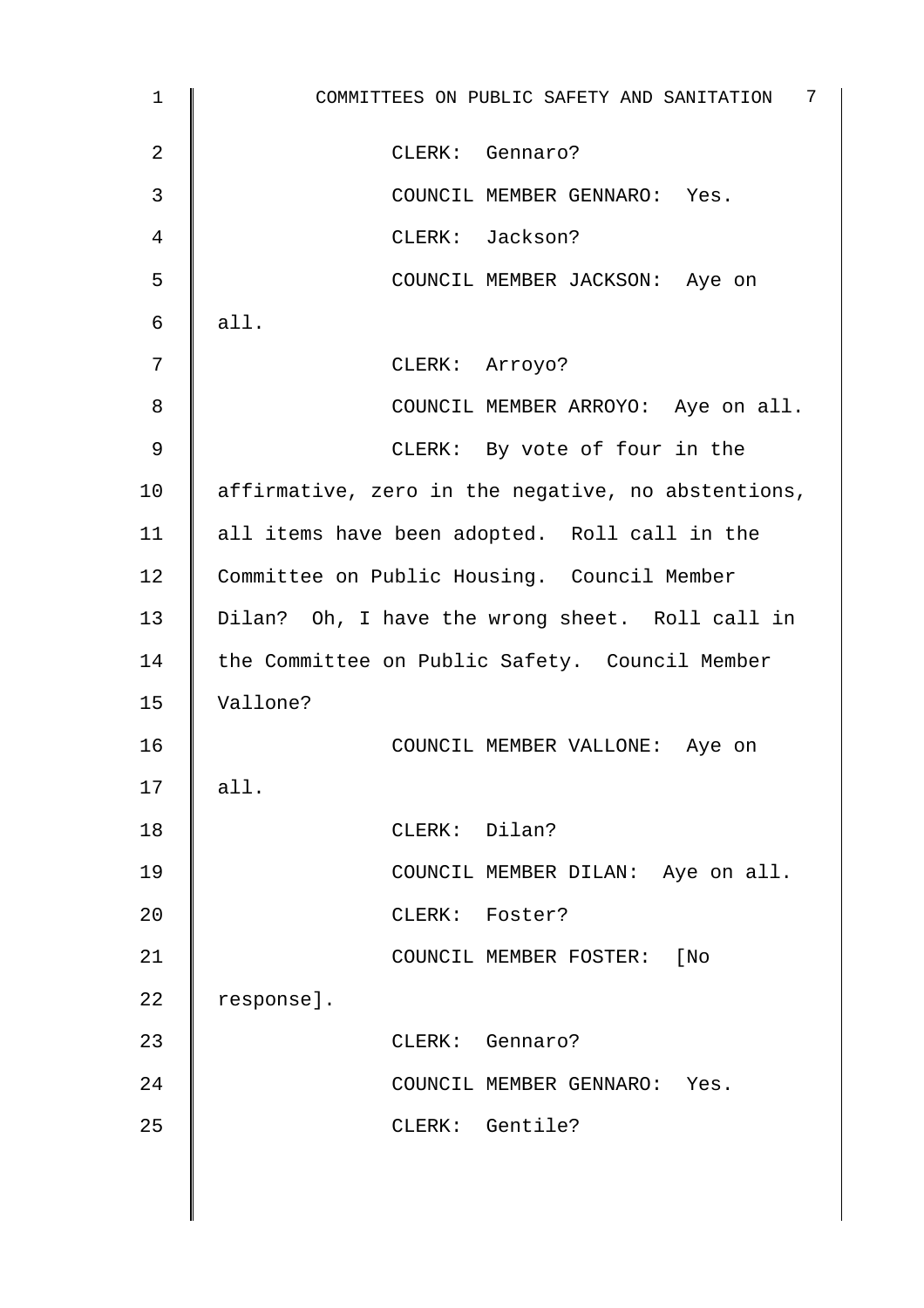| $\mathbf 1$ | COMMITTEES ON PUBLIC SAFETY AND SANITATION 8       |
|-------------|----------------------------------------------------|
| 2           | COUNCIL MEMBER GENTILE: Maybe I be                 |
| 3           | excused to explain my vote? I don't really need to |
| 4           | explain my vote. I'm voting aye on all. I just     |
| 5           | want to remind everybody that Council Library Day  |
| 6           | in the park is right now from 11 to 2, so after    |
| 7           | the vote, come on out and join the fun.            |
| 8           | CLERK: Garodnick?                                  |
| 9           | COUNCIL MEMBER GARODNICK: Aye.                     |
| 10          | CLERK: By vote of five in the                      |
| 11          | affirmative, zero in the negative and no           |
| 12          | abstentions, all items have been adopted. Members  |
| 13          | please sign the Committee reports.                 |
| 14          | CHAIRPERSON VALLONE: The Public                    |
| 15          | Safety Committee is actually going to be held open |
| 16          | for as long as legally allowable for Council       |
| 17          | Member Greenfield, who is attending a funeral.     |
| 18          | COUNCIL MEMBER WILLIAMS: Thank                     |
| 19          | you, Mr. Chair. I just want to say I'm proud to    |
| 20          | sponsor Intro No. 528-A, which is improvements to  |
| 21          | the 311 system. As we noticed during this          |
| 22          | blizzard, 311 system was not adequate to respond   |
| 23          | to the services and needs and I believe that this  |
| 24          | bill will greatly improve that for future not only |
| 25          | blizzards, but all emergencies. Thank you.         |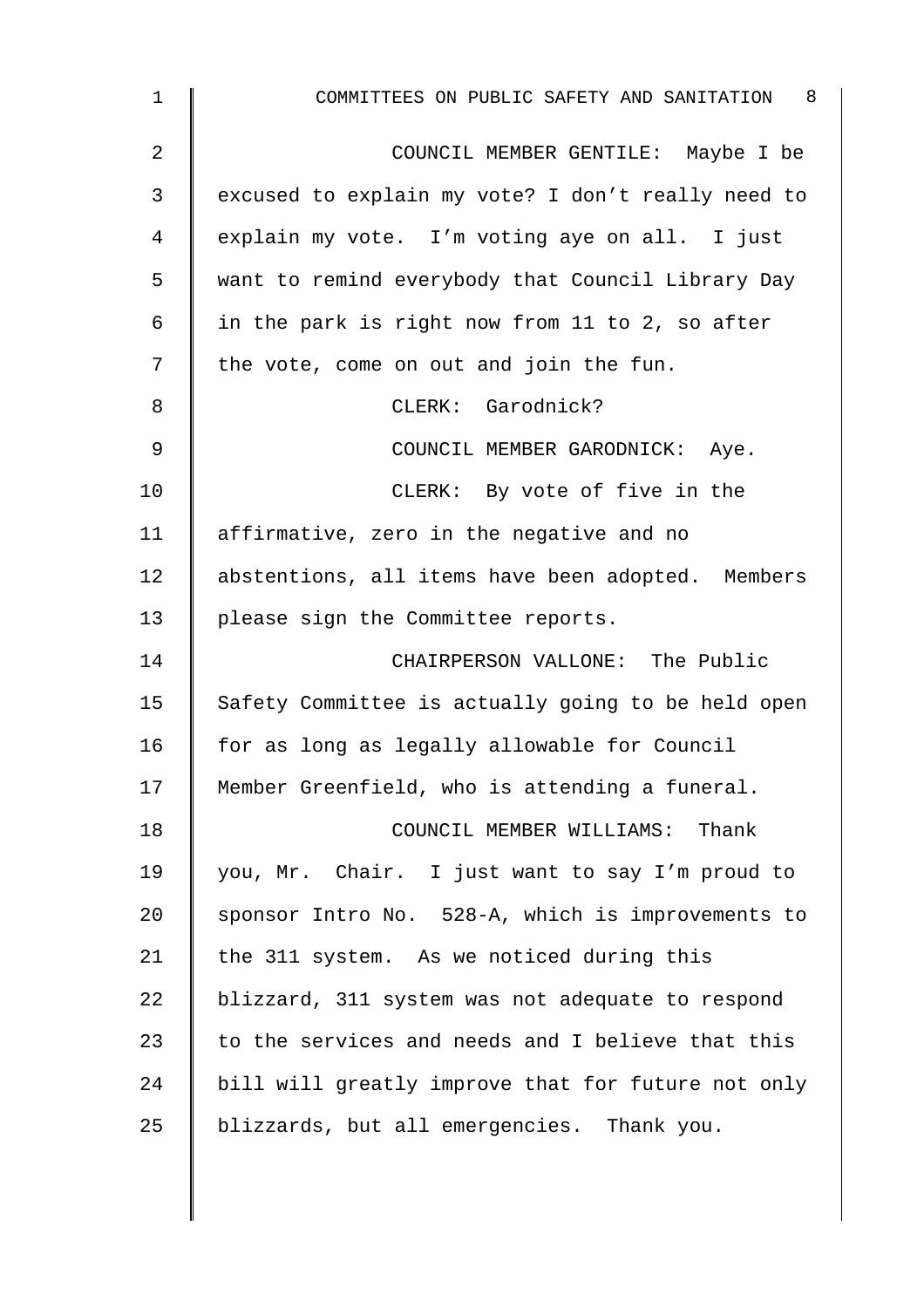| $\mathbf 1$    | 9<br>COMMITTEES ON PUBLIC SAFETY AND SANITATION   |
|----------------|---------------------------------------------------|
| $\mathbf{2}$   | [background conversation]                         |
| $\mathbf{3}$   | CLERK: Greenfield?                                |
| $\overline{4}$ | COUNCIL MEMBER GREENFIELD: Aye on                 |
| 5              | all.                                              |
| $\epsilon$     | CLERK: Final vote in the Committee                |
| $\overline{7}$ | on Public Safety, six in the affirmative, zero in |
| $\,8\,$        | the negative and no abstentions.                  |
| $\mathsf 9$    | FEMALE VOICE: The Committees are                  |
| 10             | adjourned.                                        |
|                |                                                   |
|                |                                                   |
|                |                                                   |
|                |                                                   |
|                |                                                   |
|                |                                                   |
|                |                                                   |
|                |                                                   |
|                |                                                   |
|                |                                                   |
|                |                                                   |
|                |                                                   |
|                |                                                   |
|                |                                                   |
|                |                                                   |
|                |                                                   |
|                |                                                   |